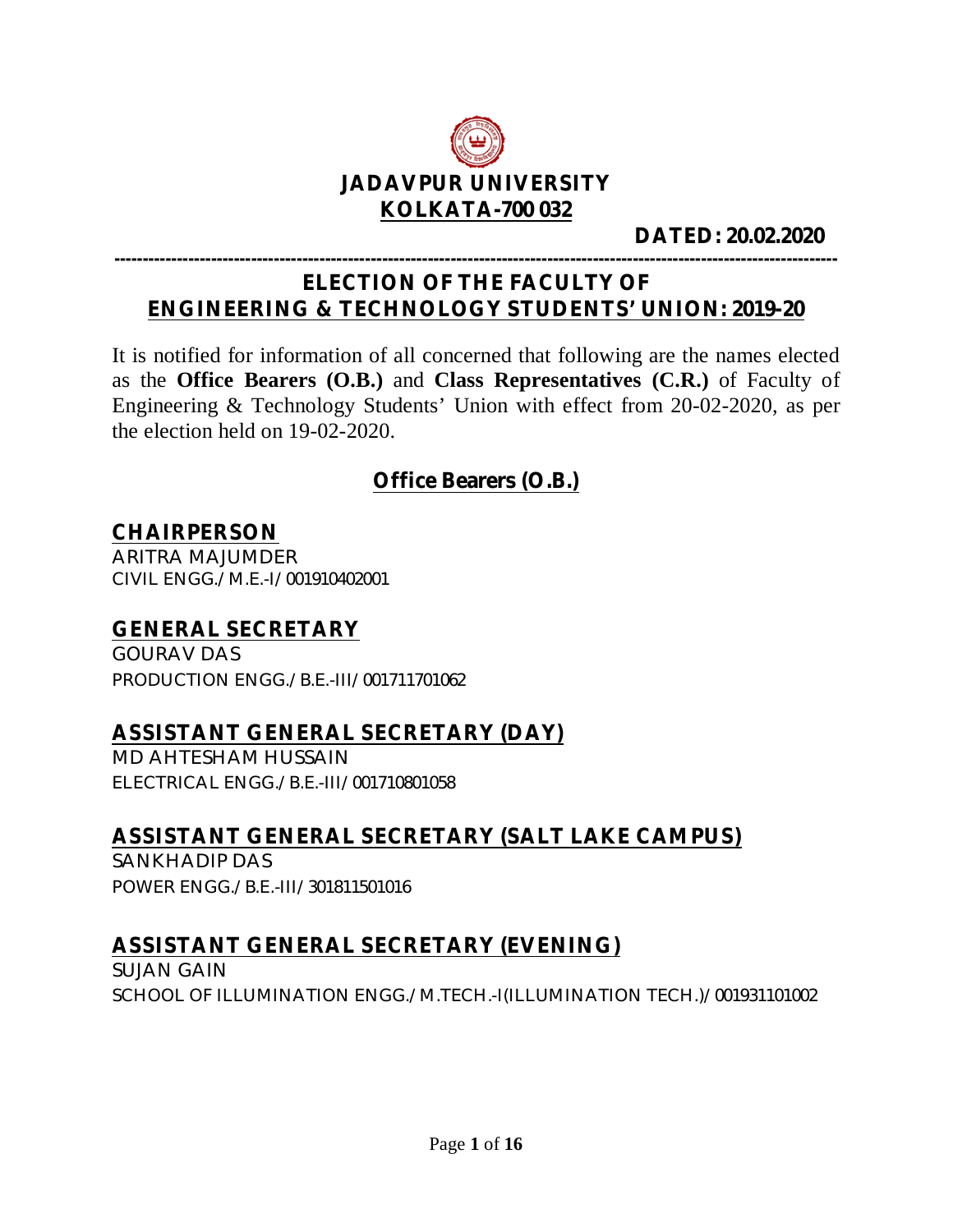## **CLASS REPRESENTATIVES**

## **DAY**

| <b>Department</b>     | Course                  | Year           | Name & Roll No.                                                                                                               | <b>Remarks</b>                |
|-----------------------|-------------------------|----------------|-------------------------------------------------------------------------------------------------------------------------------|-------------------------------|
|                       |                         |                |                                                                                                                               |                               |
| <b>ARCHITECTURE</b>   | M.E.                    | $\mathbf{H}$   | No Nomination                                                                                                                 | Vacant                        |
| <b>ARCHITECTURE</b>   | M.E.                    | $\mathbf{I}$   | ANKITA CHAKRABARTI/001910202001                                                                                               | <b>Elected</b>                |
| <b>ARCHITECTURE</b>   | B.E.                    | $\vee$         | RUPAM BISWAS/001510201022<br>VIKASH KISHORE SINGH/001510201009                                                                | <b>Both</b><br><b>Elected</b> |
| <b>ARCHITECTURE</b>   | B.E.                    | IV             | MAHASWETA ROY/001610201021                                                                                                    | <b>Elected</b>                |
| <b>ARCHITECTURE</b>   | B.E.                    | $\mathbf{III}$ | DIPSIKHA GHOSH/001710201040<br>SUJOY SARKAR/001710201002                                                                      | <b>Both</b><br><b>Elected</b> |
| <b>ARCHITECTURE</b>   | B.E.                    | $\mathbf{H}$   | AHINA SINHA/001810201015<br>AISHANI NAG/001810201033                                                                          | <b>Both</b><br><b>Elected</b> |
| <b>ARCHITECTURE</b>   | B.E.                    |                | REEK PATRA/001910201043<br>SUNANDA DHOBI/001910201010                                                                         | <b>Both</b><br><b>Elected</b> |
| <b>CHEMICAL ENGG.</b> | M.E.                    | $\mathbf{H}$   | SAMBIT DUTTA/001810302005                                                                                                     | <b>Elected</b>                |
| <b>CHEMICAL ENGG.</b> | M.E.                    | L              | SUBHANKAR ROY/001910302007                                                                                                    | <b>Elected</b>                |
| <b>CHEMICAL ENGG.</b> | $M.E.(BIO-$<br>PROCESS) | $\mathbf{H}$   | DEEPANJALI GUPTA/001810303004                                                                                                 | <b>Elected</b>                |
| <b>CHEMICAL ENGG.</b> | $M.E.(BIO-$<br>PROCESS) |                | DWAIPAYAN DHAR/001910303001                                                                                                   | <b>Elected</b>                |
| <b>CHEMICAL ENGG.</b> | B.E.                    | IV             | ARKOPRABHO DASGUPTA/001610301017<br>GOURAV MUKHERJEE/001610301100<br>SANGLAP BASU/001610301072<br>SOURAV GANGULY/001610301024 | All<br><b>Elected</b>         |
| CHEMICAL ENGG.        | B.E.                    | $\mathbf{III}$ | NILESH BARUA/001710301062<br>SANJUKTA BALA/001710301046                                                                       | All<br><b>Elected</b>         |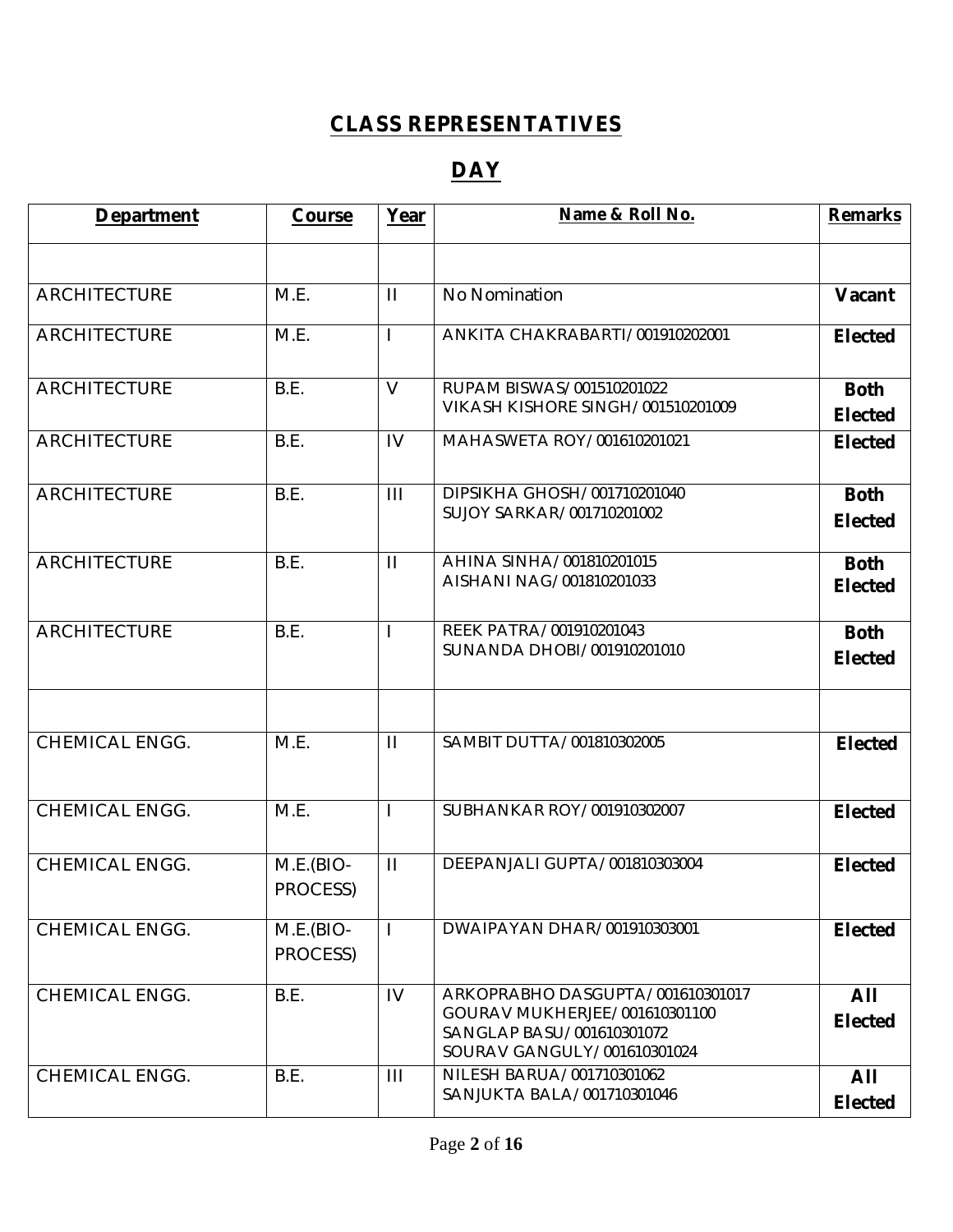|                       |      |              | SHREYAM CHATTERJEE/001710301049                                            |                       |
|-----------------------|------|--------------|----------------------------------------------------------------------------|-----------------------|
|                       |      |              | TUSHAR NATH/001710301040                                                   |                       |
| CHEMICAL ENGG.        | B.E. | $\mathbf{H}$ | ANIK MONDAL/001810301113                                                   | All                   |
|                       |      |              | GARGI SINHA SARKAR/001810301021                                            | <b>Elected</b>        |
|                       |      |              | SHUBHRAJYOTI BHATTACHARJEE/001810301154<br>TAMAL BHATTACHARYA/001810301065 |                       |
| <b>CHEMICAL ENGG.</b> | B.E. |              | MD SHOAIB AKHTAR/001910301050                                              | All                   |
|                       |      |              | SHOUVICK JOARDAR/001910301075                                              |                       |
|                       |      |              | SNEHAM DAS/001910301030                                                    | <b>Elected</b>        |
|                       |      |              | SOUMALYA MITRA/001910301135                                                |                       |
|                       |      |              |                                                                            |                       |
|                       |      |              |                                                                            |                       |
|                       |      |              |                                                                            |                       |
| CIVIL. ENGG.          | M.E. | $\mathbf{H}$ | SUMANTA RAJWAR/001810402005                                                | <b>Elected</b>        |
|                       |      |              |                                                                            |                       |
|                       |      |              |                                                                            |                       |
|                       |      |              |                                                                            |                       |
| CIVIL. ENGG.          | M.E. | $\mathbf{I}$ | NO NOMINATION                                                              | Vacant                |
|                       |      |              |                                                                            |                       |
|                       |      |              |                                                                            |                       |
|                       |      |              |                                                                            |                       |
| CIVIL. ENGG.          | B.E. | <b>IVA</b>   | KAUSHIK MAJUMDAR/001610401060<br>SK AMAN ALI/001610401011                  | All                   |
|                       |      |              | SOURAV BOSE/001610401014                                                   | <b>Elected</b>        |
|                       |      |              |                                                                            |                       |
| CIVIL. ENGG.          | B.E. | <b>IVB</b>   | DIPTO BISWAS/001610401160                                                  | All                   |
|                       |      |              | MOUMITA MONDAL/001610401089<br>SUSAVAN GHANTI/001610401162                 | <b>Elected</b>        |
|                       |      |              |                                                                            |                       |
| CIVIL. ENGG.          | B.E. | <b>IIIA</b>  | ANTU ACHARYA/001710401025                                                  | All                   |
|                       |      |              | BHASKAR CHAKRABORTY/001710401040<br>GOURAV BISWAS/001710401020             | <b>Elected</b>        |
|                       |      |              | PRATIK CHAKRABORTY/001710401140                                            |                       |
| CIVIL. ENGG.          | B.E. | <b>IIIB</b>  |                                                                            | One<br><b>Elected</b> |
|                       |      |              |                                                                            | Two                   |
|                       |      |              |                                                                            | Vacant                |
| CIVIL. ENGG.          | B.E. | <b>IIA</b>   | PRATIM ROY/001810401069                                                    | All                   |
|                       |      |              | RISHI CHAKRABORTY/001810401084                                             | <b>Elected</b>        |
|                       |      |              | SUMEET ROY/001810401017                                                    |                       |
| CIVIL. ENGG.          | B.E. | IIB          | AMAN KUMAR/001810401200                                                    | All                   |
|                       |      |              | BIKASH BALA/001810401175                                                   | <b>Elected</b>        |
|                       |      |              | DWIPJYOTI SARKAR/001810401155                                              |                       |
|                       |      |              |                                                                            |                       |
| CIVIL. ENGG.          | B.E. | IA           | DEBASMITA BAIDYA/001910401104                                              | All                   |
|                       |      |              | PRATTAY SANTRA/001910401041                                                | <b>Elected</b>        |
|                       |      |              | SUVRA KAMAL DAS/001910401021                                               |                       |
| CIVIL. ENGG.          | B.E. | <b>IB</b>    | DEBAYAN MAZUMDER/001910401157                                              | All                   |
|                       |      |              | PARTHA SARATHI SAHA/001910401120                                           | <b>Elected</b>        |
|                       |      |              | PRATIK GHOSH/001910401181                                                  |                       |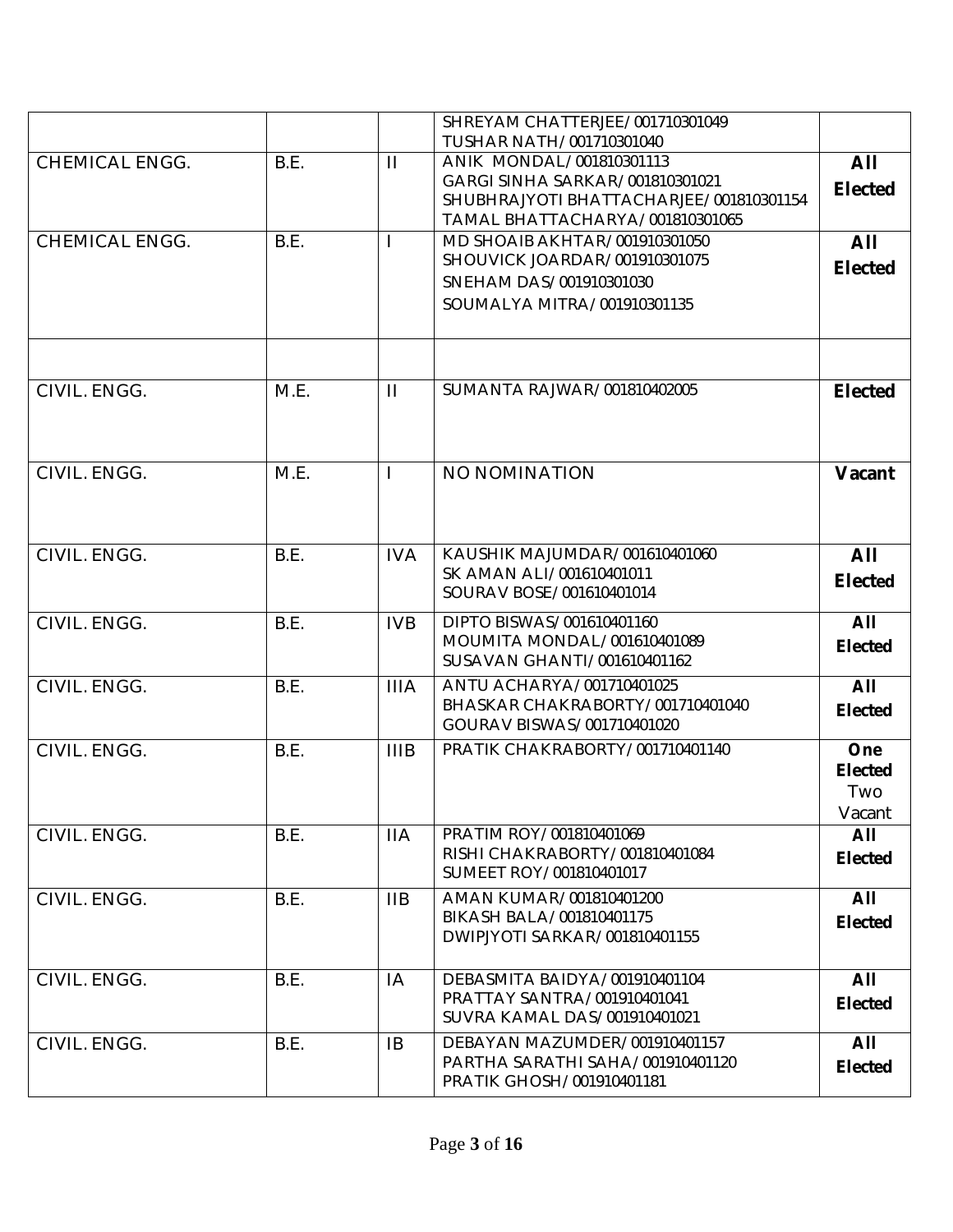| COM. SCI. & ENGG.      | M.E.                               | $\mathbf{H}$          | ARINDAM BARUA/001810502031                                                                                                      | <b>Elected</b>                |
|------------------------|------------------------------------|-----------------------|---------------------------------------------------------------------------------------------------------------------------------|-------------------------------|
| COM. SCI. & ENGG.      | M.E.                               | $\mathbf{I}$          | PANKAJ GUPTA/001910502026<br>PRANJAL SINGHA/001910502016                                                                        | <b>Both</b><br><b>Elected</b> |
| COM. SCI. & ENGG.      | B.E.                               | IV                    | SAMPREYO MAJUMDAR/001610501024<br>SOUMYADEEP BARMAN/001610501019<br>TARAK SAHA/001610501044                                     | All<br><b>Elected</b>         |
| COM. SCI. & ENGG.      | B.E.                               | $\mathbf{III}$        | ARPAN BASU/001710501056<br>DIBYAJYOTI DHAR/001710501067<br>MD SAHIL/001710501029                                                | All<br><b>Elected</b>         |
| COM. SCI. & ENGG.      | B.E.                               | $\mathbf{H}$          | PRITTHIJIT NATH/001810501028<br>RAHUL SHAIKH/001810501030<br>SAMARPAN CHAKRAVARTY/001810501026                                  | All<br><b>Elected</b>         |
| COM. SCI. & ENGG.      | B.E.                               | $\mathbf{I}$          | ARYAPRIYO MANDAL/001910501033<br>DEBARGHA MUKHERJEE/001910501067<br>NEELADRI PAL/001910501015<br>SAPTARSHI RAKSHIT/001910501009 | All<br><b>Elected</b>         |
| COM. SCI. & ENGG.      | <b>MASTER</b><br>OF COM.<br>APPLI. | $\mathbf{III}$        | SUPRIYO DAS/001710503025                                                                                                        | <b>Elected</b>                |
| COM. SCI. & ENGG.      | <b>MASTER</b><br>OF COM.<br>APPLI. | $\mathbf{H}$          | AMRITA SINGH/001810503025<br>SOURAV DALAPATI/001810503026                                                                       | <b>Both</b><br><b>Elected</b> |
| COM. SCI. & ENGG.      | <b>MASTER</b><br>OF COM.<br>APPLI. | $\mathbf{I}$          | SASWATA CHAKRABORTY/001910503004<br>SAYAN GHOSH/001910503019                                                                    | <b>Both</b><br><b>Elected</b> |
| ELECTRIAL ENGG.        | M.E.                               | $\mathbf{\mathsf{H}}$ | SAIBAL GHOSH/001810802003                                                                                                       | <b>Elected</b>                |
| <b>ELECTRIAL ENGG.</b> | M.E.                               |                       | NO NOMINATION                                                                                                                   | Vacant                        |
| <b>ELECTRIAL ENGG.</b> | M.E.(ILLU<br>MI. ENGG.)            | $\mathbf{H}$          | MOLAY SADHUKHAN/001810805023                                                                                                    | <b>Elected</b>                |
| <b>ELECTRIAL ENGG.</b> | M.E.(ILLU<br>MI. ENGG.)            | $\overline{1}$        | ANTARLEEN GHOSH/001910805004                                                                                                    | <b>Elected</b>                |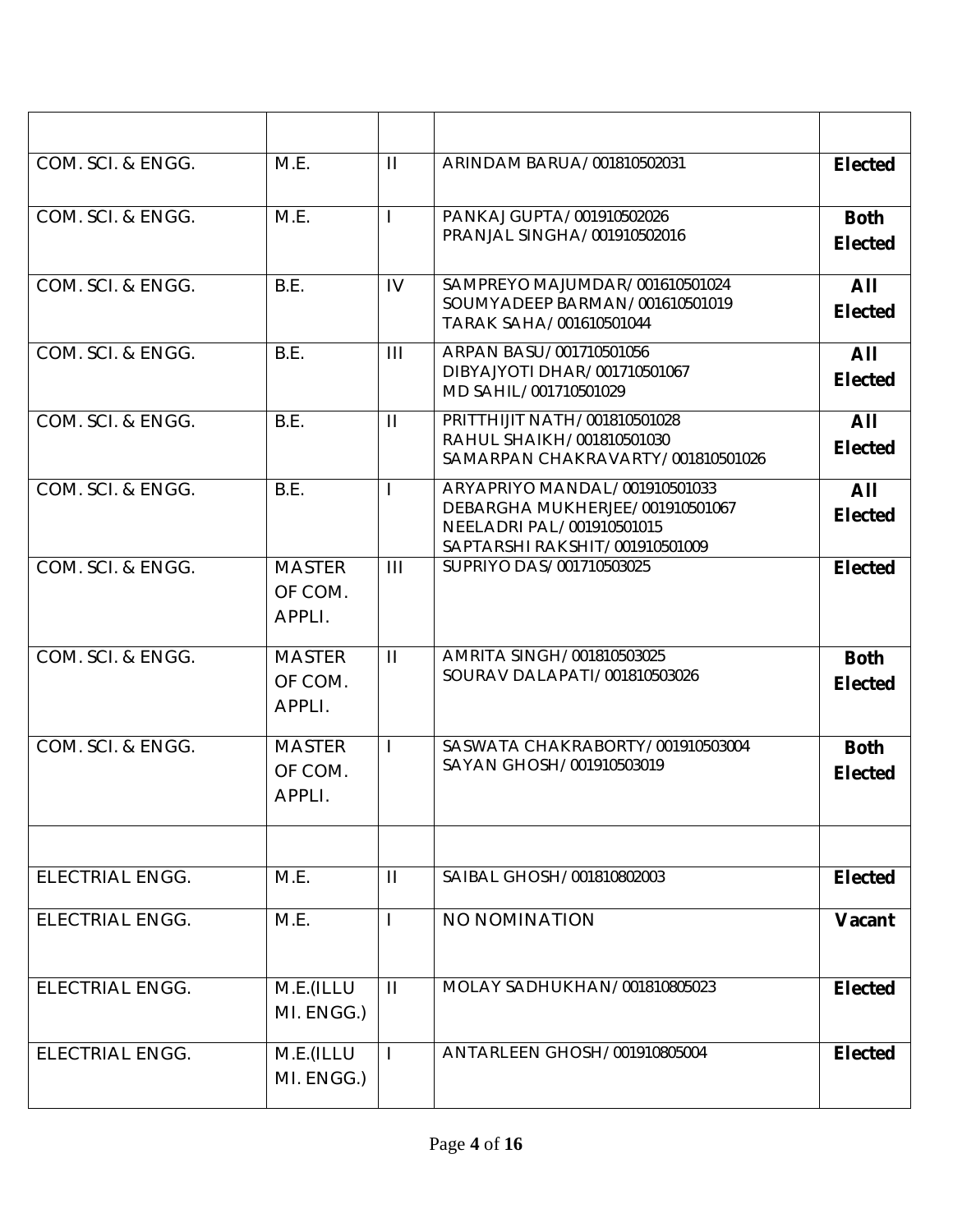| <b>ELECTRIAL ENGG.</b>   | B.E.       | <b>IVA</b>   | ABHIRUP SAHA/001610801034                                         | All            |
|--------------------------|------------|--------------|-------------------------------------------------------------------|----------------|
|                          |            |              | ARATRIKA SENGUPTA/001610801030<br>ARITRA GHOSH/001610801029       | <b>Elected</b> |
| <b>ELECTRIAL ENGG.</b>   | B.E.       | <b>IVB</b>   | NARENDRA NATH CHATTERJEE/301710801008                             | All            |
|                          |            |              | RAVI SANKAR MODAK/001610801073                                    | <b>Elected</b> |
|                          |            |              | SAGNIK BHATTACHARYA/001610801126                                  |                |
| <b>ELECTRIAL ENGG.</b>   | B.E.       | <b>IIIA</b>  | MANISH SAHA/001710801057                                          | All            |
|                          |            |              | SAHIL DAS/001710801039                                            | <b>Elected</b> |
|                          |            |              | SAYAN ADHIKARI/001710801047                                       |                |
| <b>ELECTRIAL ENGG.</b>   | B.E.       | <b>IIIB</b>  | CHANDRADEEP CHATTERJEE/001710801067<br>SUBHADEEP ROY/001710801104 | All            |
|                          |            |              | UTSAV PRAKASH/001710801131                                        | <b>Elected</b> |
| <b>ELECTRIAL ENGG.</b>   | B.E.       | <b>IIA</b>   | SK ARMAN HOSSAIN/001810801022                                     | <b>Both</b>    |
|                          |            |              | SWATI SHAI/001810801082                                           | <b>Elected</b> |
|                          |            |              |                                                                   | One            |
|                          |            |              |                                                                   | vacant         |
| <b>ELECTRIAL ENGG.</b>   | B.E.       | <b>IIB</b>   | KAUSIK MAHATA/001810801164<br>ROHIT KUNDU/001810801137            | All            |
|                          |            |              | SUGATA BISWAS/001810801129                                        | <b>Elected</b> |
| <b>ELECTRIAL ENGG.</b>   | B.E.       | IA           | RUDRANIL SARDAR/001910801070                                      | <b>Both</b>    |
|                          |            |              | SAYAN KUMAR NAG/001910801011                                      | <b>Elected</b> |
|                          |            |              |                                                                   | One            |
|                          |            |              |                                                                   | Vacant         |
| <b>ELECTRIAL ENGG.</b>   | B.E.       | <b>IB</b>    | ANUSMIT SAHA/001910801098<br>DEBMALYA DUTTA/001910801163          | All            |
|                          |            |              | SOUMYA CHAKRABORTY/001910801157                                   | <b>Elected</b> |
|                          |            |              |                                                                   |                |
|                          |            |              |                                                                   |                |
| <b>ELECTRIAL ENGG.</b>   | M.E.(CONT  | $\mathbf{H}$ | No Nomination                                                     | Vacant         |
|                          | ROL SYST.) |              |                                                                   |                |
| <b>ELECTRIAL ENGG.</b>   | M.E.(CONT  |              | No Nomination                                                     | Vacant         |
|                          | ROL SYST.) |              |                                                                   |                |
|                          |            |              |                                                                   |                |
|                          |            |              |                                                                   |                |
| <b>ELECTRONICS &amp;</b> | M.E.       | $\mathbf{H}$ | SHAMBHAB CHAKI/001810702010                                       | <b>Elected</b> |
| TELECOMMUNICATION        |            |              |                                                                   |                |
| ENGG.                    |            |              |                                                                   |                |
| <b>ELECTRONICS &amp;</b> | M.E.       |              | ASFAK ALI/001910702004                                            | <b>Elected</b> |
| <b>TELECOMMUNICATION</b> |            |              |                                                                   |                |
| ENGG.                    |            |              |                                                                   |                |
|                          |            |              |                                                                   |                |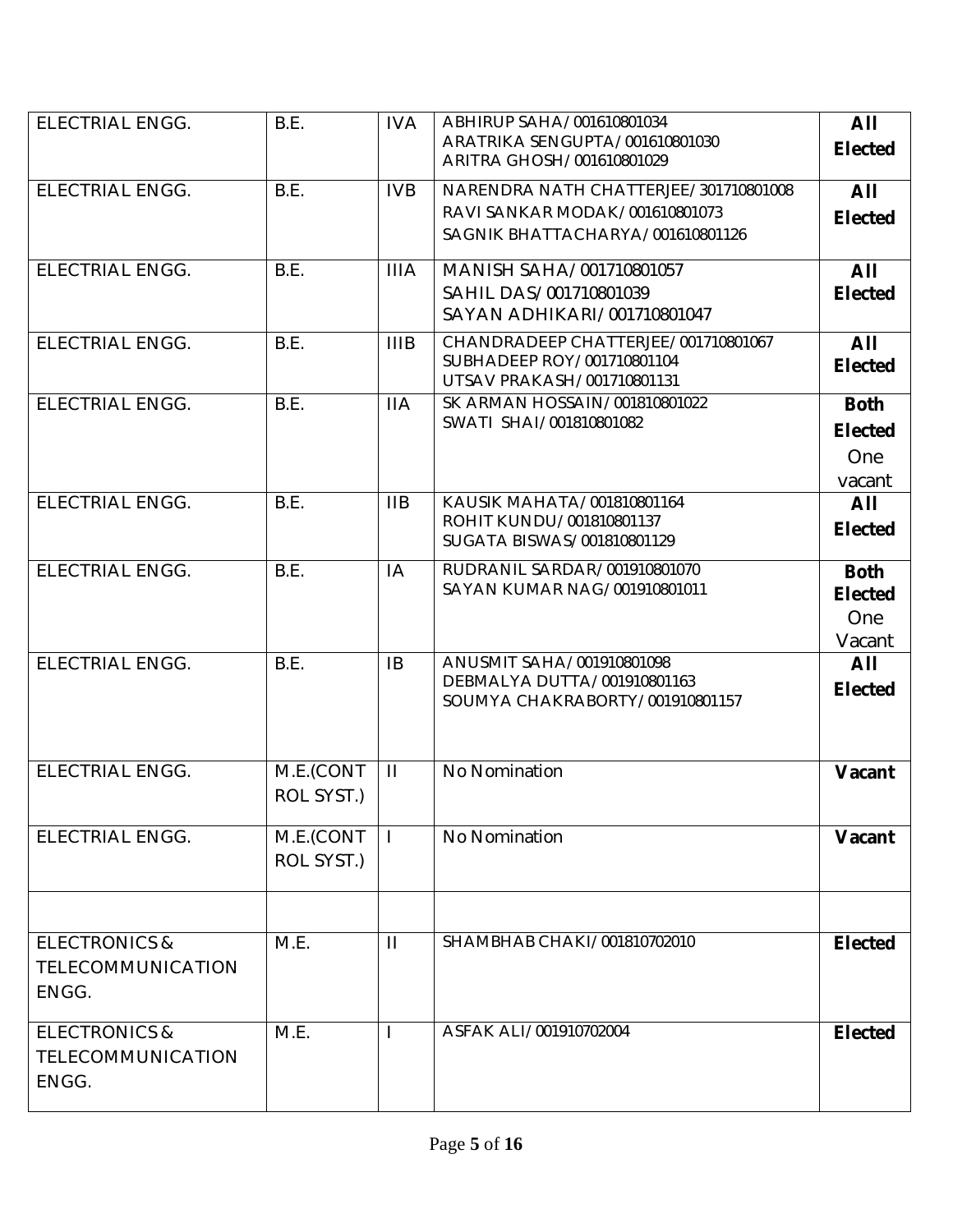| <b>ELECTRONICS &amp;</b> | B.E.    | IV             | DIYANKO BHOWMIK/001610701073                          | All            |
|--------------------------|---------|----------------|-------------------------------------------------------|----------------|
| <b>TELECOMMUNICATION</b> |         |                | SOMSHUBHRA DAS/001610701043                           | <b>Elected</b> |
| ENGG.                    |         |                | SWASTIK CHAKROBORTY/001610701025                      |                |
|                          |         |                |                                                       |                |
| <b>ELECTRONICS &amp;</b> | B.E.    | $\mathbf{III}$ | ANANYA PAL/001710701007                               | All            |
| <b>TELECOMMUNICATION</b> |         |                | AVIGYAN SAMANTA/001710701034                          | <b>Elected</b> |
| ENGG.                    |         |                | SUBHADITYA MUKHERJEE/001710701067                     | One            |
|                          |         |                |                                                       | Vacant         |
| <b>ELECTRONICS &amp;</b> | B.E.    | $\mathbf{H}$   | JAYANT KUMAR SADHU/001810701030                       | All            |
| <b>TELECOMMUNICATION</b> |         |                | NILADRI MANDAL/001810701036                           | <b>Elected</b> |
| ENGG.                    |         |                | KAUSTAV DEB/001810701039                              |                |
|                          |         |                | SOHAM ROY/001810701097                                |                |
| <b>ELECTRONICS &amp;</b> | B.E.    |                | AYAN BISWAS/001910701012                              | All            |
| <b>TELECOMMUNICATION</b> |         |                | DANENDRA SARKAR/001910701099                          | <b>Elected</b> |
| ENGG.                    |         |                | RAHUL SAHA/001910701009<br>UTSO MAJUMDER/001910701070 |                |
|                          |         |                |                                                       |                |
|                          |         |                |                                                       |                |
| F. T. B. E.              | M.TECH. | $\mathbf{H}$   | SAYAN DAS/001810902006                                | <b>Elected</b> |
|                          |         |                |                                                       |                |
|                          |         |                |                                                       |                |
| F. T. B. E.              | M.TECH. | $\mathbf{I}$   | SANCHARI KAR/001910902010                             | <b>Elected</b> |
|                          |         |                |                                                       |                |
|                          |         |                |                                                       |                |
| F. T. B. E.              | B.E.    | IV             | SAURAV SINGH/001610901018                             | <b>Elected</b> |
|                          |         |                |                                                       |                |
|                          |         |                |                                                       |                |
| F. T. B. E.              | B.E.    | $\mathbf{III}$ | SOUMYA JIT NASKAR/001710901002                        | <b>Elected</b> |
|                          |         |                |                                                       |                |
|                          |         |                |                                                       |                |
| F. T. B. E.              | B.E.    | $\mathbf{H}$   | DEBKANTA NANDI/001810901040                           | <b>Both</b>    |
|                          |         |                | SAYANDIP HALDER/001810901042                          |                |
|                          |         |                |                                                       | <b>Elected</b> |
| F. T. B. E.              | B.E.    |                | PRATIK KUMAR SINHA/001910901053                       | <b>Both</b>    |
|                          |         |                | SUBHAM KUMAR SINGH/                                   | <b>Elected</b> |
|                          |         |                | 001910901018                                          |                |
|                          |         |                |                                                       |                |
| MECHANICAL ENGG.         | M.E.    | $\mathbf{H}$   | SUPLAL TUDU/001811202013                              | <b>Elected</b> |
|                          |         |                |                                                       |                |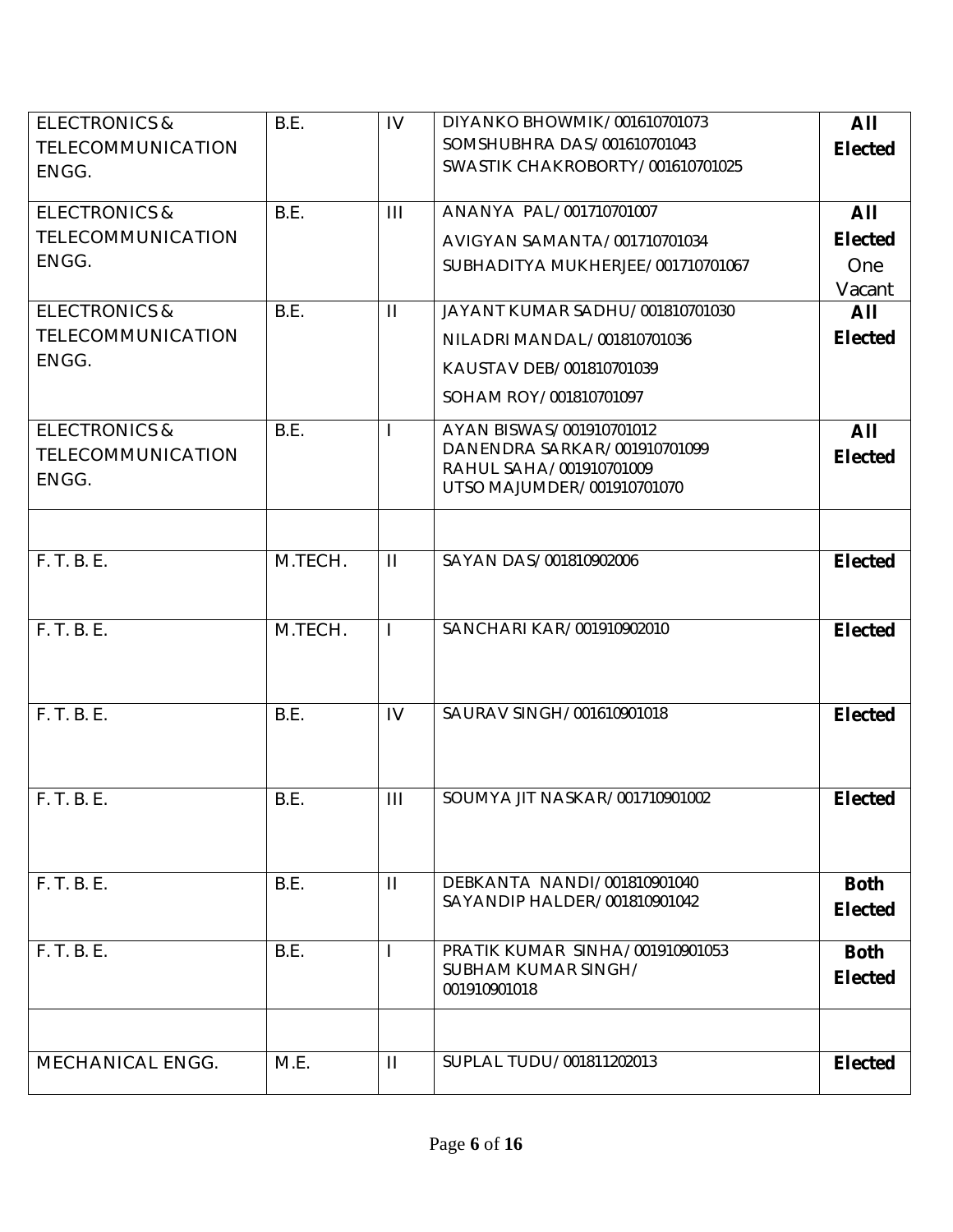| <b>MECHANICAL ENGG.</b>                             | M.E.                  |              | KAUSTAV GHAR/001911202007                                                                                        | <b>Elected</b>        |
|-----------------------------------------------------|-----------------------|--------------|------------------------------------------------------------------------------------------------------------------|-----------------------|
| MECHANICAL ENGG.                                    | B.E.                  | <b>IVA</b>   | RIDDHIMAN RAUT/001611201049<br>SOUMENDU GUIN/001611201120<br>SOUTIK RAY/001611201036                             | All<br><b>Elected</b> |
| <b>MECHANICAL ENGG.</b>                             | B.E.                  | <b>IVB</b>   | HARIS ANWAR/001611201075<br>MUKESH KUMAR CHOWRASIA/001611201085<br>RAGIB SHAUD/001611201078                      | All<br><b>Elected</b> |
| <b>MECHANICAL ENGG.</b>                             | B.E.                  | <b>IIIA</b>  | ANEEK CHAKRABORTY/001711201125<br>ARGHYA CHATTERJEE/001711201010<br>BINAYAK DEBNATH/001711201044                 | All<br><b>Elected</b> |
| <b>MECHANICAL ENGG.</b>                             | B.E.                  | <b>IIIB</b>  | ABHISHEK JOARDAR/001711201158<br>ARGHYA MUKHERJEE/001711201084<br>SHIVAM RAI/001711201140                        | All<br><b>Elected</b> |
| <b>MECHANICAL ENGG.</b>                             | B.E.                  | <b>IIA</b>   | EMDADUL AHMED/001811201033<br>KALYAN SEN/001811201009<br>SOURADEEP PODDAR/001811201028                           | All<br><b>Elected</b> |
| MECHANICAL ENGG.                                    | B.E.                  | IIB          | ADITYA KUMAR SHUKLA/001811201159<br>SRABAN BANERJEE/001811201134<br>SUMAN KHAMROI/001811201194                   | All<br><b>Elected</b> |
| <b>MECHANICAL ENGG.</b>                             | B.E.                  | IA           | HRISHIRAJ MALLICK/001911201078<br>SAYAN RAY/001911201024<br>SWAGATAM BAZ/001911201018<br>YASH GUPTA/001911201042 | All<br><b>Elected</b> |
| <b>MECHANICAL ENGG.</b>                             | B.E.                  | <b>IB</b>    | ARKABRATA DAS/001911201151<br>HUSAIN TAMIM BAMBOOWALA/001911201184<br>RAHUL HALDER/001911201120                  | All<br><b>Elected</b> |
| MECHANICAL ENGG.                                    | M.E.<br><b>AUTOMO</b> | $\mathbf{H}$ | PARTHA PRATIM DEY/001811204008                                                                                   | <b>Elected</b>        |
| MECHANICAL ENGG.                                    | M.E.<br><b>AUTOMO</b> |              | No Nomination                                                                                                    | Vacant                |
| <b>METALLURGICAL &amp;</b><br><b>MATERIAL ENGG.</b> | M.E.                  | $\mathbf{H}$ | SOUGATA SINHA/001811302011                                                                                       | <b>Elected</b>        |
| <b>METALLURGICAL &amp;</b><br><b>MATERIAL ENGG.</b> | M.E.                  |              | WASIM AKRAM/001911302007                                                                                         | <b>Elected</b>        |
| <b>METALLURGICAL &amp;</b><br><b>MATERIAL ENGG.</b> | B.E.                  | IV           | SUPRATIM SARDAR/001511301032                                                                                     | <b>Elected</b>        |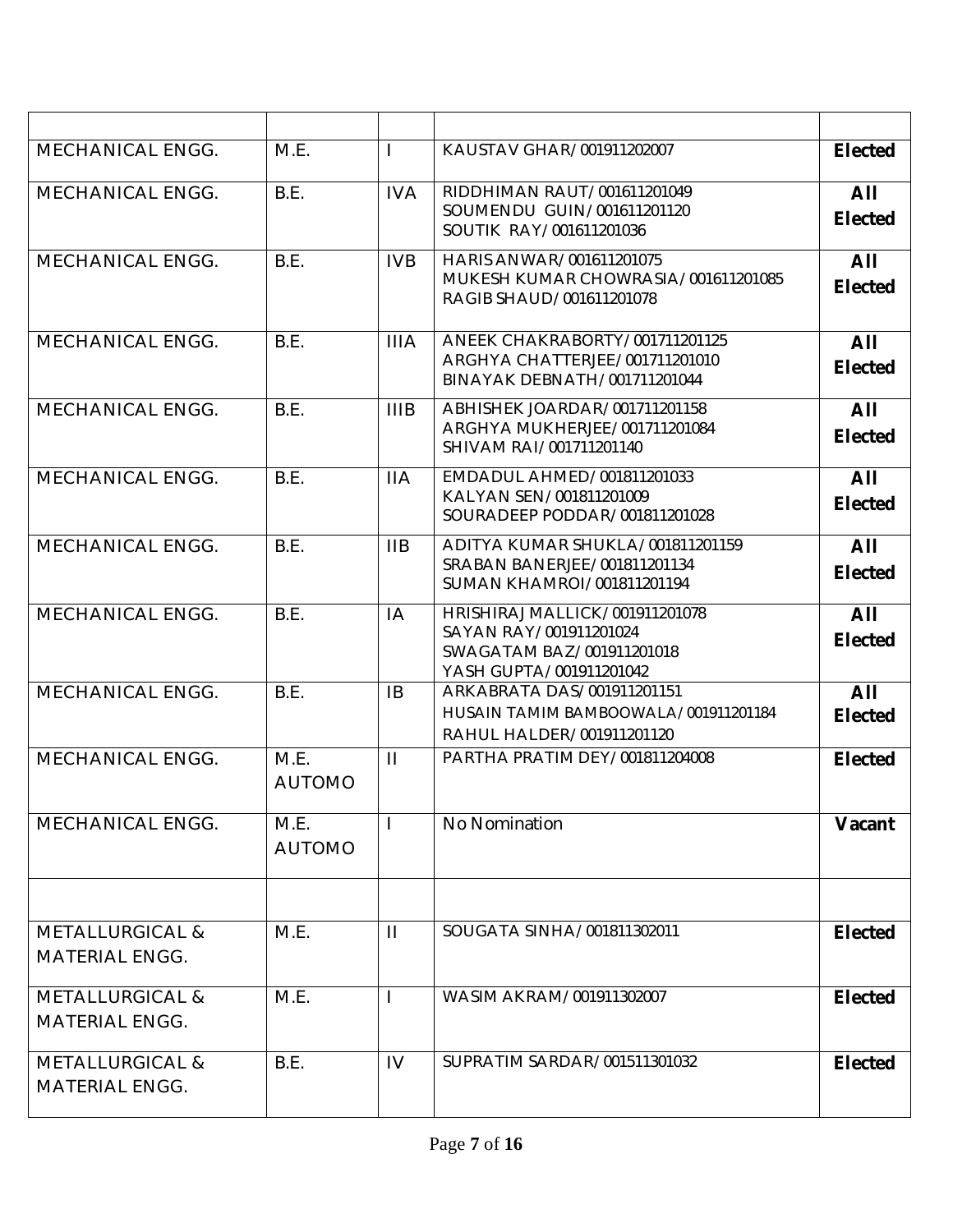| <b>METALLURGICAL &amp;</b> | B.E.            | III            | DIP CHAKRABORTY/001711301037                              | <b>Both</b>    |
|----------------------------|-----------------|----------------|-----------------------------------------------------------|----------------|
| <b>MATERIAL ENGG.</b>      |                 |                | SOUMYA MITRA/001711301036                                 | <b>Elected</b> |
|                            |                 |                |                                                           |                |
| <b>METALLURGICAL &amp;</b> | B.E.            | $\mathbf{H}$   | DEBANSHU BANERJEE/001811301064                            | <b>Both</b>    |
| <b>MATERIAL ENGG.</b>      |                 |                | SRIJAN SUR/001811301045                                   | <b>Elected</b> |
| <b>METALLURGICAL &amp;</b> | B.E.            | $\mathbf{I}$   | ABHIK MANDAL/001911301040                                 | All            |
| <b>MATERIAL ENGG.</b>      |                 |                | PRITAM KHATUA/001911301048                                | <b>Elected</b> |
|                            |                 |                | SAROSIJ RAY/001911301013                                  |                |
| <b>METALLURGICAL &amp;</b> | M.TECH.         | $\mathbf{H}$   | SUMIT RAY/001811303007                                    | <b>Elected</b> |
| <b>MATERIAL ENGG.</b>      | MET.            |                |                                                           |                |
|                            | ENGG.           |                |                                                           |                |
| <b>METALLURGICAL &amp;</b> | M.TECH.         | $\mathbf{I}$   | ANIK DAS/001911303009                                     | <b>Elected</b> |
| <b>MATERIAL ENGG.</b>      | MET.            |                |                                                           |                |
|                            | ENGG.           |                |                                                           |                |
|                            |                 |                |                                                           |                |
| PHARMACEUTICAL             | M.PHARM         | $\mathbf{H}$   | RUPESH BANERJEE/001811402012                              | <b>Elected</b> |
| TECH.                      |                 |                |                                                           |                |
|                            |                 |                |                                                           |                |
| PHARMACEUTICAL             | M.PHARM         |                | PRITHA JANAH/001911402012                                 | <b>Elected</b> |
| TECH.                      |                 |                |                                                           |                |
|                            |                 |                |                                                           |                |
| PHARMACEUTICAL             | M. PHARM        | $\mathbf{H}$   | ANJANA SOREN/001811403002                                 | <b>Elected</b> |
| TECH.                      | (CLINI.         |                |                                                           |                |
|                            | PHAR)           |                |                                                           |                |
| PHARMACEUTICAL             | M. PHARM        |                | SMRITI GUPTA/001911403003                                 | <b>Elected</b> |
| TECH.                      | (CLINI.         |                |                                                           |                |
|                            | PHAR)           |                |                                                           |                |
|                            |                 |                |                                                           |                |
| PHARMACEUTICAL             | <b>B.PHARM.</b> | IV             | HIRANMOY BHATTACHARYA/001611401085                        | All            |
| TECH.                      |                 |                | SHOURJO ROY/001611401029                                  | <b>Elected</b> |
|                            |                 |                | SOUVIK KUMAR DAS/001611401036                             |                |
| PHARMACEUTICAL             | <b>B.PHARM</b>  | $\mathbf{III}$ | SK SAHIL/001711401003                                     | All            |
| TECH.                      |                 |                | SOUMEN SHIT/001711401027                                  | <b>Elected</b> |
|                            |                 |                | SUBHAM SAHA/001711401047                                  |                |
| PHARMACEUTICAL             | <b>B.PHARM</b>  | $\mathbf{H}$   | AKHIL KUMAR/001811401054                                  | All            |
| TECH.                      |                 |                | BAPPY BARMAN/001811401031<br>MOKCHHED PRAMANIK/0018114010 | <b>Elected</b> |
|                            |                 |                |                                                           |                |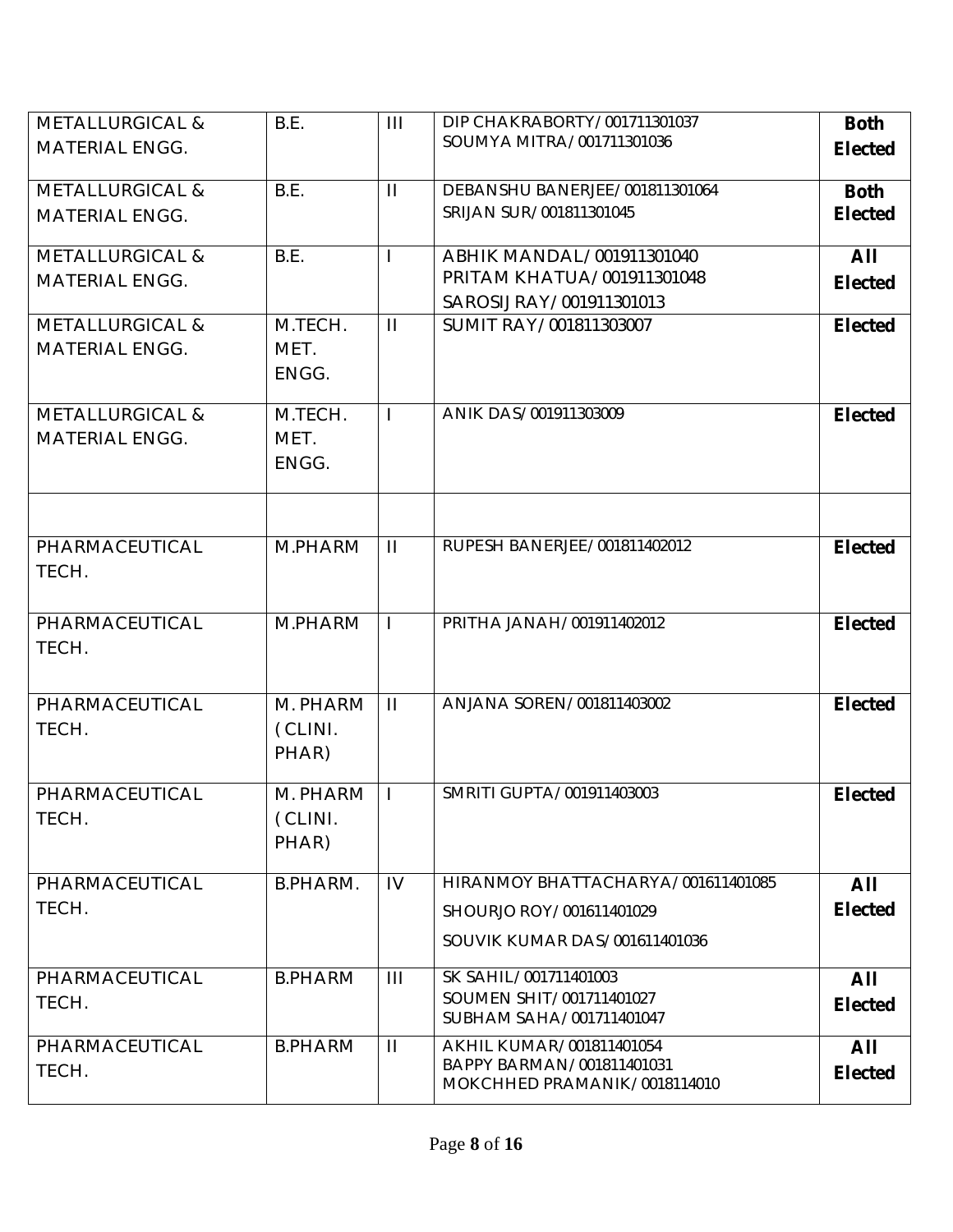| PHARMACEUTICAL<br>TECH.                  | <b>B.PHARM</b>                            | $\mathbf{I}$   | ASTIK BISWAS/001911401070<br>BICHITRA BISWAS/101811401043<br>BISHAL NASKAR/001911401035<br>SUMAN DUTTA/001911401022 | AII<br><b>Elected</b>                          |
|------------------------------------------|-------------------------------------------|----------------|---------------------------------------------------------------------------------------------------------------------|------------------------------------------------|
|                                          |                                           |                |                                                                                                                     |                                                |
| PRODUCTION ENGG.                         | M.E.                                      | $\mathbf{H}$   | DEBASISH BANIK/001811702017                                                                                         | <b>Elected</b>                                 |
| PRODUCTION ENGG                          | M.E.                                      | $\mathbf{I}$   | DEBANJAN DAS/001911702012                                                                                           | <b>Elected</b>                                 |
| PRODUCTION ENGG                          | B.E.                                      | IV             | ALAPAN GHOSH/001611701056<br>ROHIT RAM SHARMA/001611701004                                                          | <b>Both</b><br><b>Elected</b>                  |
| PRODUCTION ENGG                          | B.E.                                      | $\mathbf{III}$ | RAFIQUL HASAN SK/001711701059<br>ROCKY KARMAKAR/001711701028                                                        | <b>Both</b><br><b>Elected</b>                  |
| PRODUCTION ENGG                          | B.E.                                      | $\mathbf{H}$   | SAYAK NANDAN/001811701001<br>SAYANTAN MUKHERJEE/001811701071                                                        | <b>Both</b><br><b>Elected</b>                  |
| PRODUCTION ENGG                          | B.E.                                      | $\mathbf{I}$   | KUSHAL CHAKRABORTY/001911701019<br>ROUNAK SARKAR/001911701068                                                       | <b>Both</b><br><b>Elected</b><br>One<br>Vacant |
|                                          |                                           |                |                                                                                                                     |                                                |
| SCHOOL OF BIO.SCI. &<br>ENGG.            | $M.E.(BIO-$<br>MED.<br>ENGG.)             | $\mathbf{H}$   | SUMAN PARIA/001830201012                                                                                            | <b>Elected</b>                                 |
| <b>SCHOOL OF BIO.SCI. &amp;</b><br>ENGG. | M.E. (BIO-<br>MED.<br>ENGG.)              | $\mathbf{I}$   | SARTHAK ROY/001930201009                                                                                            | <b>Elected</b>                                 |
|                                          |                                           |                |                                                                                                                     |                                                |
| <b>SCHOOL OF EDUCATION</b><br>TECH.      | PG<br>MULTIME.<br>DEVELOP.                | $\mathbf{H}$   | SOHAM BHATTACHARYA/001830401004                                                                                     | <b>Elected</b>                                 |
| <b>SCHOOL OF EDUCATION</b><br>TECH.      | PG<br>MULTIME.<br>DEVELOP.                | $\mathbf{I}$   | DEBOLINA GHOSH/001930401005                                                                                         | <b>Elected</b>                                 |
| <b>SCHOOL OF EDUCATION</b><br>TECH.      | M.TECH. IT<br><b>COURSE</b><br><b>WER</b> | $\mathbf{H}$   | No Nomination                                                                                                       | Vacant                                         |
| <b>SCHOOL OF EDUCATION</b>               | M.TECH. IT<br><b>COURSE</b>               | $\mathbf{I}$   | SAYAK BHATTACHARJEE/001930402010                                                                                    | <b>Elected</b>                                 |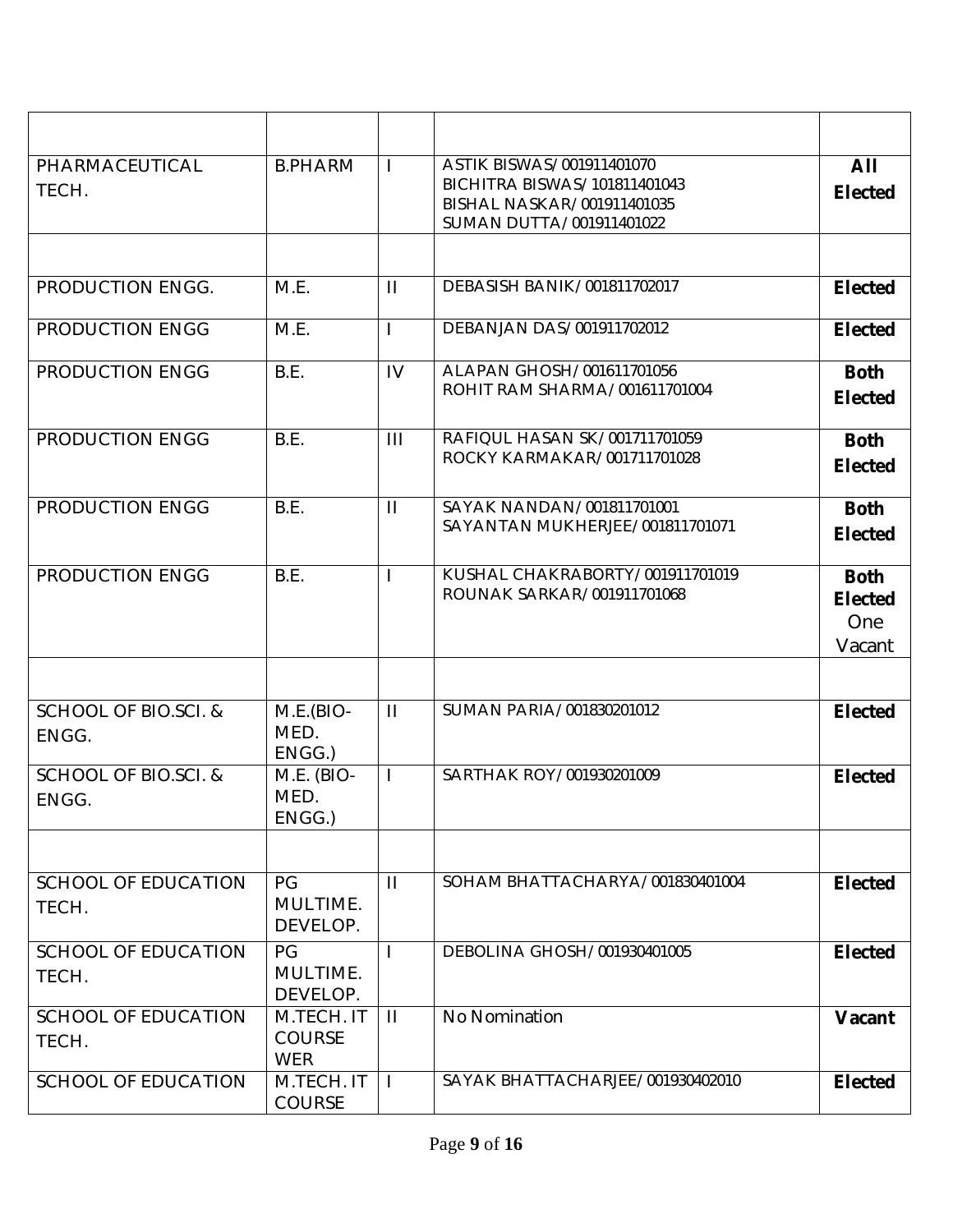| TECH.                                                | <b>WER</b>                                |              |                                 |                |
|------------------------------------------------------|-------------------------------------------|--------------|---------------------------------|----------------|
|                                                      |                                           |              |                                 |                |
| <b>SCHOOL OF ENERGY</b><br><b>STUDIES</b>            | M.TECH.<br><b>ENERGY</b><br>SCI.          | $\mathbf{H}$ | MD INZAMAMUL ALAM/001830601015  | <b>Elected</b> |
| <b>SCHOOL OF ENERGY</b><br><b>STUDIES</b>            | M.TECH.<br><b>ENERGY</b><br>SCI.          | $\mathbf{I}$ | SUBHRA MULLICK/001930601005     | <b>Elected</b> |
| <b>SCHOOL OF</b><br>ENVIRONMENTAL<br><b>STUDIES</b>  | M.TECH.<br>ENVI. BIO-<br><b>TECH</b>      | $\mathbf{H}$ | No Nomination                   | Vacant         |
| <b>SCHOOL OF</b><br>ENVIRONMENTAL<br><b>STUDIES</b>  | M.TECH.<br>ENVI. BIO-<br><b>TECH</b>      | $\mathbf{I}$ | No Nomination                   | Vacant         |
|                                                      |                                           |              |                                 |                |
| <b>SCHOOL OF LASER</b><br><b>SCIENCE &amp; ENGG.</b> | M.TECH.<br><b>LASER</b><br><b>SCIENCE</b> | $\mathbf{H}$ | SUBHAM KOTAL/001831201007       | <b>Elected</b> |
| <b>SCHOOL OF LASER</b><br><b>SCIENCE &amp; ENGG.</b> | M.TECH.<br>LASER<br><b>SCIENCE</b>        | $\mathbf{L}$ | RUPAM RAKSHIT/001931201006      | <b>Elected</b> |
| <b>SCHOOL OF MATERIAL</b><br>SCI. & TECH.            | M.TECH.<br>NANO SC.<br>ENGG.              | $\mathbf{H}$ | ARPAN DHAR/001830701014         | <b>Elected</b> |
| <b>SCHOOL OF MATERIAL</b><br>SCI. & TECH.            | M.TECH.<br>NANO SC.<br>ENGG.              | $\mathbf{I}$ | JOY GHOSH/001930701022          | <b>Elected</b> |
|                                                      |                                           |              |                                 |                |
| <b>SCHOOL OF WATER</b><br><b>RESOURCES ENGG.</b>     | M.E.                                      | $\mathbf{H}$ | No Nomination                   | Vacant         |
| <b>SCHOOL OF WATER</b><br><b>RESOURCES ENGG</b>      | M.E                                       | $\mathbf{I}$ | DEBABRATA PRAMANIK/001930301007 | <b>Elected</b> |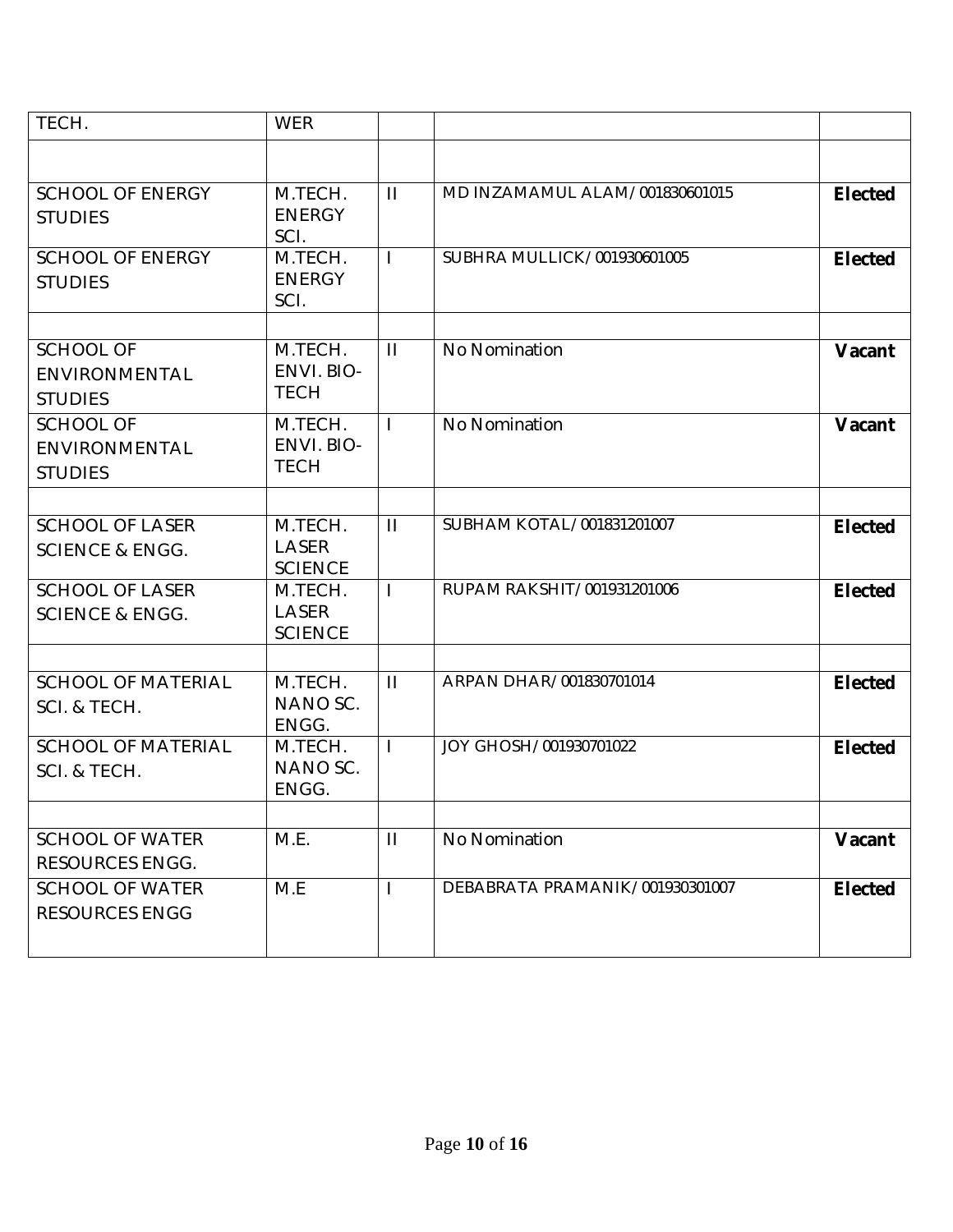# **CLASS REPRESENTATIVES SALT LAKE CAMPUS**

| <b>Department</b>                                   | Course          | Year           | Name & Roll No.                                                                   | <b>Remarks</b>                           |
|-----------------------------------------------------|-----------------|----------------|-----------------------------------------------------------------------------------|------------------------------------------|
|                                                     |                 |                |                                                                                   |                                          |
| <b>CONSTRUCTION ENGG.</b><br>(S.L.Campus Evening)   | M.E.            | $\mathbf{III}$ | No Nomination                                                                     | Vacant                                   |
| <b>CONSTRUCTION ENGG.</b><br>(S.L.Campus Evening)   | M.E.            | $\mathbf{H}$   | No Nomination                                                                     | Vacant                                   |
| <b>CONSTRUCTION ENGG.</b><br>(S.L.Campus Evening)   | M.E.            | I              | ARNAB GHOSH/001910602001                                                          | <b>Elected</b>                           |
| <b>CONSTRUCTION ENGG.</b><br>(Salt Lake Campus)     | B.E.            | IV             | BODHISATYA MAZUMDAR/001610601037<br>KRITTIKA TANEJA/001610601058                  | <b>Both Elected</b>                      |
| <b>CONSTRUCTION ENGG.</b><br>(Salt Lake Campus)     | B.E.            | III            | NEERAJ KUMAR/001710601052<br>SAMRAT MUKHERJEE/001710601046                        | <b>Both Elected</b>                      |
| <b>CONSTRUCTION ENGG.</b><br>(Salt Lake Campus)     | B.E.            | $\mathbf{H}$   | ARPIT KUMAR/001810601044<br>MOHD. SAIM BIN KHALIL/001810601072                    | <b>Both Elected</b>                      |
| <b>CONSTRUCTION ENGG.</b><br>(Salt Lake Campus)     | B.E.            | I              | ANAHITA DAS/001910601042<br>ARITRO ROY MITRA/001910601067                         | <b>Both Elected</b>                      |
| <b>Information Technology</b><br>(Salt Lake Campus) | M.E.<br>SOFT.W. | $\mathbf{H}$   | KALLOL CH. BARMAN/001811002018                                                    | <b>Elected</b>                           |
| <b>Information Technology</b><br>(Salt Lake Campus) | M.E.<br>SOFT.W. | $\mathbf{I}$   | SOUVIK DAS/001911002019                                                           | <b>Elected</b>                           |
| <b>Information Technology</b><br>(Salt Lake Campus) | B.E.            | IV             | DIPROTIV SARKAR/001611001027 *<br>KOUSHIK MAJHI/001611001023 *                    | <b>Both Elected</b><br><b>Two Vacant</b> |
| <b>Information Technology</b>                       | B.E.            | $\mathbf{III}$ | ARJYA DAS/001711001027<br>GAURAV DAMANI/001711001044<br>UTTARAN BERA/001711001003 | <b>All Elected</b>                       |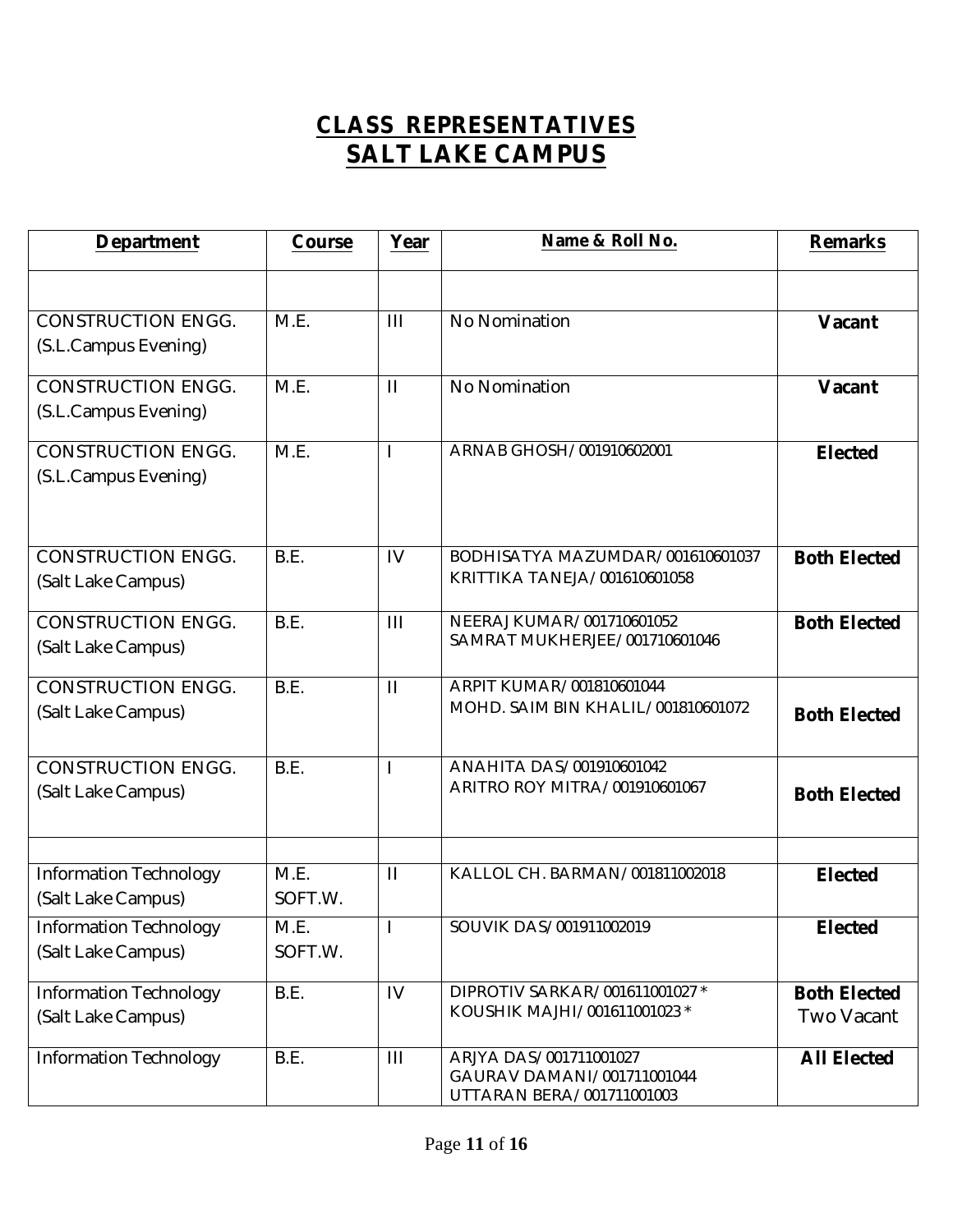| (Salt Lake Campus)                                                             |                 |                |                                                                                                                             |                                   |
|--------------------------------------------------------------------------------|-----------------|----------------|-----------------------------------------------------------------------------------------------------------------------------|-----------------------------------|
| <b>Information Technology</b><br>(Salt Lake Campus)                            | B.E.            | $\mathbf{H}$   | ANIKET KUMAR GHOSH/001811001070<br>ARCHIT RANJAN/001811001088<br>PRITESH SAHANI/001811001005<br>SOUMALYA SAHOO/001811001055 | <b>All Elected</b>                |
| <b>Information Technology</b><br>(Salt Lake Campus)                            | B.E.            |                | ARITRA MARIK/001911001009<br>ISHITA MUNDHRA/001911001041<br>MRIDUL AGARWAL/001911001092<br>PRITHVIRAJ MAITY/001911001063    | <b>All Elected</b>                |
|                                                                                |                 |                |                                                                                                                             |                                   |
| <b>INSTRUMENTATION &amp;</b><br><b>ELECTRONICS ENGG.</b><br>(Salt Lake Campus) | M. TECH<br>IEE. | $\mathbf{II}$  | RAJESH RANJAN/001811103002                                                                                                  | <b>Elected</b>                    |
| <b>INSTRUMENTATION &amp;</b><br><b>ELECTRONICS ENGG.</b><br>(Salt Lake Campus) | M. TECH<br>IEE. | T              | SAHIL SENGUPTA/001911103009                                                                                                 | <b>Elected</b>                    |
| <b>INSTRUMENTATION &amp;</b><br><b>ELECTRONICS ENGG.</b><br>(Salt Lake Campus) | <b>B. IEE</b>   | IV             | CHANDRADIPA NAG/001611102052<br>MAINAK SAHA/001611102001                                                                    | <b>Both Elected</b>               |
| <b>INSTRUMENTATION &amp;</b><br><b>ELECTRONICS ENGG.</b><br>(Salt Lake Campus) | <b>B. IEE</b>   | III            | DARSHAN RATHI/001711102047<br>SOURAV BHOWMIK/001711102007                                                                   | <b>Both Elected</b>               |
| <b>INSTRUMENTATION &amp;</b><br><b>ELECTRONICS ENGG.</b><br>(Salt Lake Campus) | <b>B.</b> IEE   | $\mathbf{H}$   | POULAMI BAG/001811102014<br>SAYAN KARMAKAR/001811102051                                                                     | <b>Both Elected</b><br>One Vacant |
| <b>INSTRUMENTATION &amp;</b><br><b>ELECTRONICS ENGG.</b><br>(Salt Lake Campus) | <b>B. IEE</b>   | T              | ASHISH SINGH BHADORIA/001911102074<br>DEBOJIT GHOSH/001911102061<br>SOHAIB AKHTAR/001911102022                              | <b>All Elected</b>                |
| <b>INSTRUMENTATION &amp;</b><br><b>ELECTRONICS ENGG.</b><br>(Salt Lake Campus) | B.TECH.<br>IEE. | $\mathbf{III}$ | INDRANATH KOLEY/001711101008                                                                                                | <b>Elected</b>                    |
| <b>INSTRUMENTATION &amp;</b><br><b>ELECTRONICS ENGG.</b><br>(Salt Lake Campus) | B.TECH.<br>IEE. | $\mathbf{H}$   | SUMAN SINGHA ROY/001811101009                                                                                               | <b>Elected</b>                    |
| <b>INSTRUMENTATION &amp;</b><br><b>ELECTRONICS ENGG.</b><br>(Salt Lake Campus) | B.TECH.<br>IEE. | L              | NO NOMINATION                                                                                                               | Vacant                            |
| POWER ENGG                                                                     | M.E.            | $\mathbf{H}$   | NO NOMINATION                                                                                                               | Vacant                            |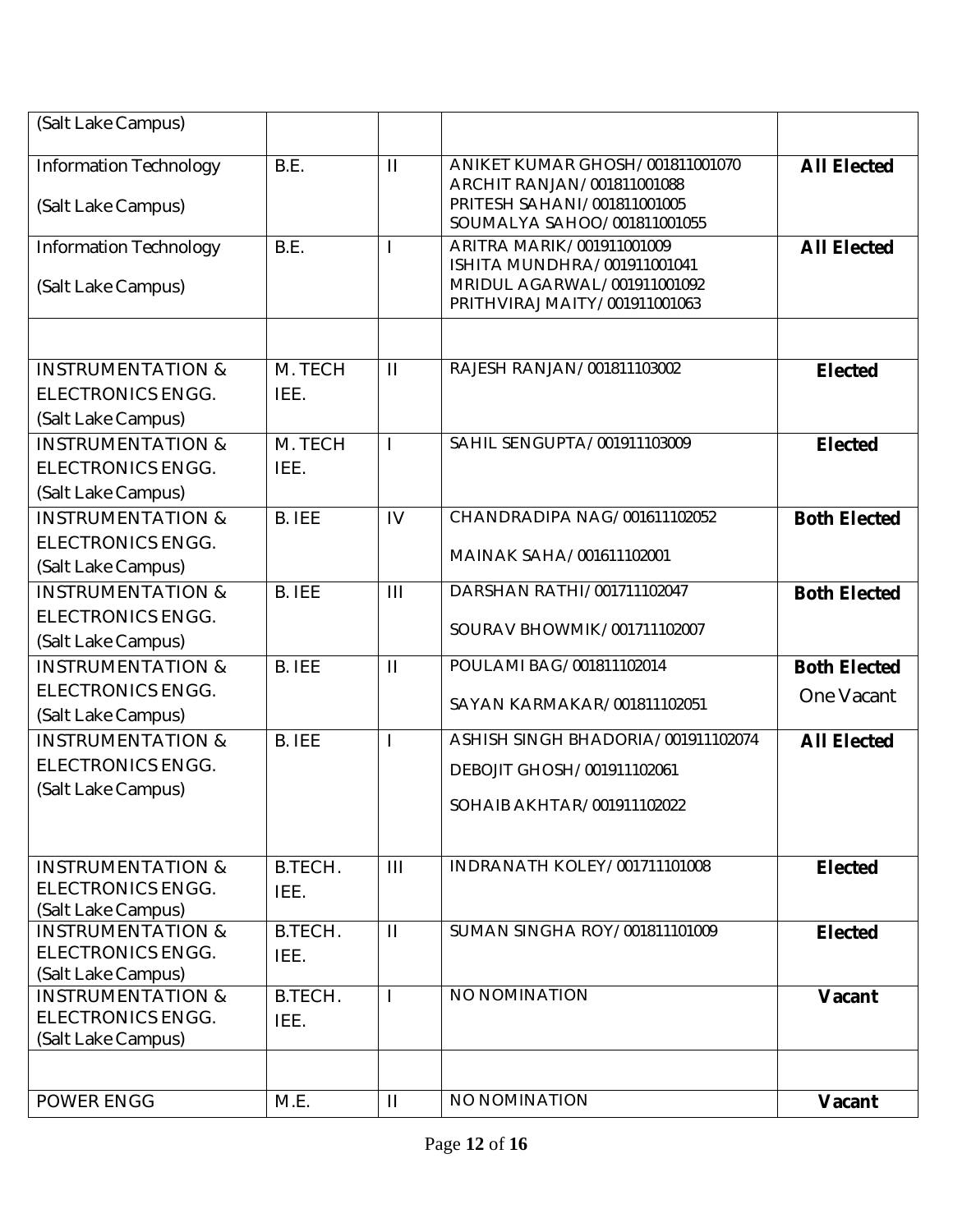| (Salt Lake Campus)                                           |                                         |                         |                                                                  |                     |
|--------------------------------------------------------------|-----------------------------------------|-------------------------|------------------------------------------------------------------|---------------------|
| <b>POWER ENGG</b>                                            | M.E                                     | I.                      | SAIKAT HALDER/001911502008                                       | <b>Elected</b>      |
| (Salt Lake Campus)                                           |                                         |                         |                                                                  |                     |
| <b>POWER ENGG</b>                                            | B.E.                                    | IV                      | MITADRU BHUIYA/001611501058                                      | <b>Both Elected</b> |
| (Salt Lake Campus)                                           |                                         |                         | MONISHA DAS/001611501047                                         |                     |
| <b>POWER ENGG</b>                                            | B.E.                                    | $\mathbf{III}$          | <b>ABHRANIL GUHA</b>                                             | <b>Both Elected</b> |
| (Salt Lake Campus)                                           |                                         |                         | THAKURTA/001711501054                                            |                     |
|                                                              |                                         |                         | SOHAM BHATTACHARJEE/001711501044                                 |                     |
| <b>POWER ENGG</b>                                            | B.E.                                    | $\mathbf{H}$            | SUPRATIM DUTTA/001811501082                                      | <b>Both Elected</b> |
| (Salt Lake Campus)                                           |                                         |                         | VISHAL ROUT/001811501067                                         |                     |
| <b>POWER ENGG</b>                                            | B.E.                                    | ı                       | PINTU PAUL/001911501024                                          | <b>All Elected</b>  |
| (Salt Lake Campus)                                           |                                         |                         | RIK BANERJEE/001911501076                                        |                     |
|                                                              |                                         |                         | TRISHIT PAL/001911501085                                         |                     |
|                                                              |                                         |                         |                                                                  |                     |
| PRINTING ENGG.                                               | M.TECH.                                 | $\mathbf{H}$            | DEBABRATA DAS/001811602001                                       | <b>Elected</b>      |
| (Salt Lake Campus)                                           |                                         |                         |                                                                  |                     |
| PRINTING ENGG.                                               | M.TECH.                                 | $\overline{1}$          | SUBHENDU GUCHHAIT/001911602006                                   | <b>Elected</b>      |
| (Salt Lake Campus)                                           |                                         |                         |                                                                  |                     |
| PRINTING ENGG.                                               | B.E.                                    | IV                      | RAHUL KUNDU/001611601049                                         | <b>Elected</b>      |
| (Salt Lake Campus)                                           |                                         |                         |                                                                  |                     |
| PRINTING ENGG.                                               | B.E.                                    | $\mathbf{III}$          | WRISOV KARMAKAR/001711601038                                     | <b>Elected</b>      |
| (Salt Lake Campus)                                           |                                         |                         |                                                                  |                     |
| PRINTING ENGG.                                               | B.E.                                    | $\mathbf{H}$            | SAMIRAN MANDAL/001811601032                                      | <b>Elected</b>      |
| (Salt Lake Campus)                                           |                                         |                         |                                                                  |                     |
| PRINTING ENGG.                                               | B.E.                                    | ı                       | AISHWARYA KARMAKAR/001911601036<br>SATYAKI BANERJEE/001911601048 | <b>Both Elected</b> |
| (Salt Lake Campus)                                           |                                         |                         |                                                                  |                     |
|                                                              |                                         |                         |                                                                  |                     |
| <b>SCHOOL OF MOBILE</b>                                      | <b>DIST. MOBILE</b><br><b>COMPUTING</b> | $\overline{\mathbf{H}}$ | DWIPYAN DAS/001830501010                                         | <b>Elected</b>      |
| COMPUTING & COMM.                                            | (M.Tech.)                               |                         |                                                                  |                     |
| (Salt Lake Campus)                                           | <b>DIST. MOBILE</b>                     |                         |                                                                  |                     |
| <b>SCHOOL OF MOBILE</b><br><b>COMPUTING &amp; COMM.</b>      | <b>COMPUTING</b>                        | I.                      | NO NOMINATION                                                    | Vacant              |
| (Salt Lake Campus)                                           | (M.Tech.)                               |                         |                                                                  |                     |
|                                                              |                                         |                         |                                                                  |                     |
|                                                              |                                         |                         |                                                                  |                     |
| <b>SCHOOL OF NUCLEAR</b><br><b>STUDIES &amp; APPLICATION</b> | M.E.                                    | $\mathbf{H}$            | PARAG DE/001830801002                                            | <b>Elected</b>      |
| (Salt Lake Campus)                                           |                                         |                         |                                                                  |                     |
| <b>SCHOOL OF NUCLEAR</b>                                     | M.E.                                    | $\mathbf{I}$            | NO NOMINATION                                                    | Vacant              |
| <b>STUDIES &amp; APPLICATION</b>                             |                                         |                         |                                                                  |                     |
| (Salt Lake Campus)                                           |                                         |                         |                                                                  |                     |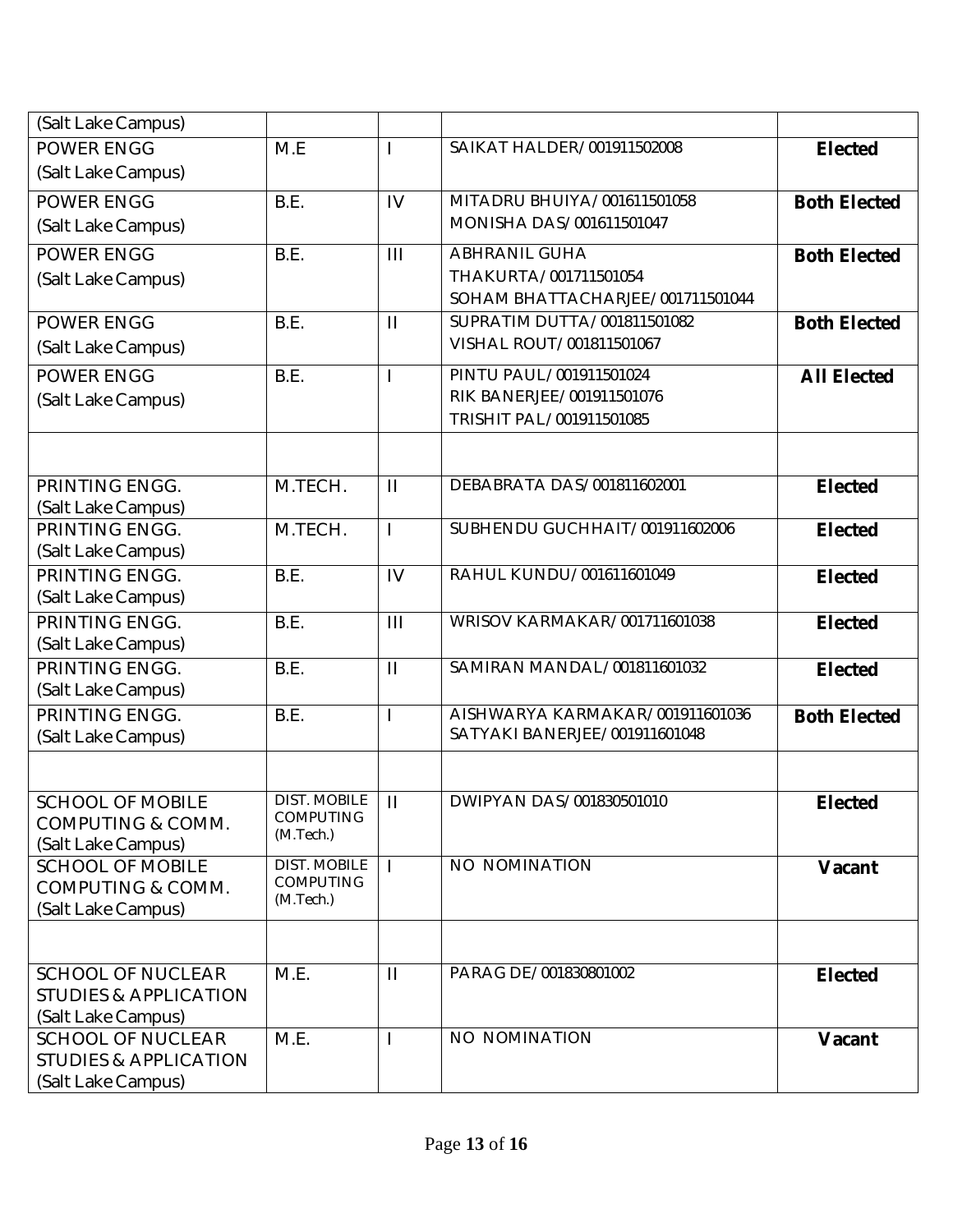### CLASS REPRESENTATIVES

## (**EVENING, MAIN CAMPUS)**

| <b>Department</b>               | Course                   | Year           | Name & Roll No.                   | <b>Remarks</b>                   |
|---------------------------------|--------------------------|----------------|-----------------------------------|----------------------------------|
| CIVIL. ENGG.                    | B.E.                     | $\vee$         | MANOJ BHOWMIK/001510403026        | <b>One Elected</b><br>One Vacant |
| CIVIL. ENGG                     | B.E.                     | IV             | BIBEK DEBSARMA/001610403037       | <b>Elected</b>                   |
| CIVIL. ENGG                     | B.E.                     | $\mathbf{III}$ | PREETAM SAHU/001710403030         | <b>Elected</b>                   |
| CIVIL. ENGG                     | B.E.                     | $\mathbf{H}$   | SUBHABRATA MAHAPATRA/001810403007 | <b>Elected</b>                   |
| CIVIL. ENGG                     | B.E.                     | $\mathbf{I}$   | RAKESH BAGANI/001910403038        | <b>Both Elected</b>              |
|                                 |                          |                | SAYAN CHATTERJEE/001910403024     |                                  |
|                                 |                          |                |                                   |                                  |
| COMPUTER SCI. & ENG.            | M.TECH<br>COMP.<br>TECH. | $\mathbf{III}$ | SRABANI PATIKAR/001710504010      | <b>Elected</b>                   |
| <b>COMPUTER SCI. &amp; ENG.</b> | M.TECH<br>COMP.<br>TECH. | $\mathbf{H}$   | KAUSHAL SENGUPTA/001810504008     | <b>Elected</b>                   |
| <b>COMPUTER SCI. &amp; ENG</b>  | M.TECH<br>COMP.<br>TECH. | $\mathbf{I}$   | ARPAN MONDAL/001910504006         | <b>Elected</b>                   |
|                                 |                          |                |                                   |                                  |
| ELECTRICAL ENGG.                | B.E.                     | $\vee$         | AMIT KUMAR SHAW/001510803002      | <b>Elected</b>                   |
| ELECTRICAL ENGG.                | B.E.                     | IV             | RAHUL GHOSH/001610803027          | <b>Elected</b>                   |
| ELECTRICAL ENGG.                | B.E.                     | $\mathbf{III}$ | AYANTIKA ROY/001710803010         | <b>Elected</b>                   |
| <b>ELECTRICAL ENGG.</b>         | B.E.                     | $\mathbf{H}$   | KAUSTAV SENGUPTA/001810803013     | <b>Elected</b>                   |
| ELECTRICAL ENGG.                | B.E.                     | $\mathbf{I}$   | SUBHASHIS GHOSH/001910803014      | <b>Elected</b>                   |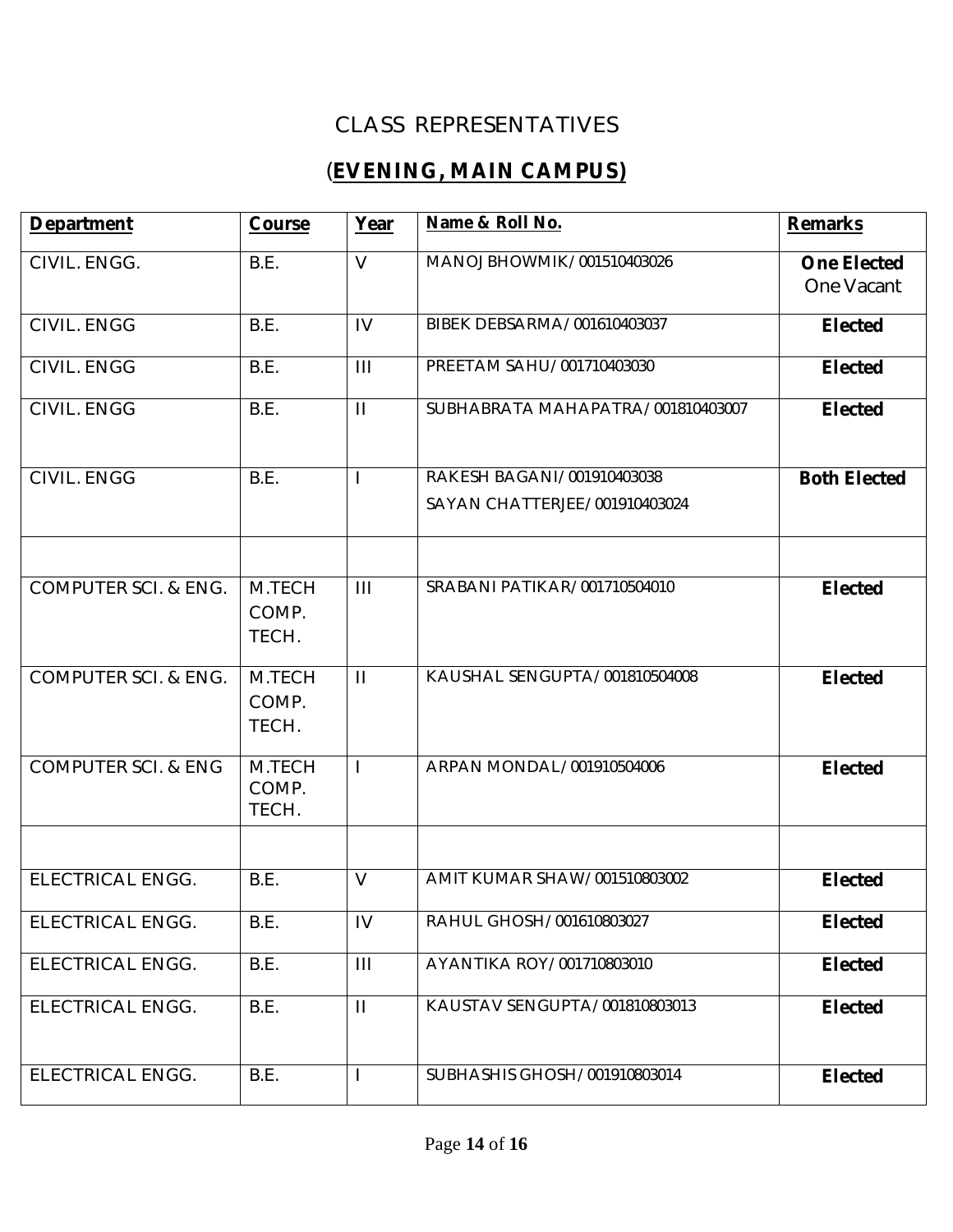| E. T. C. E.      | M.TECH<br><b>VLSI</b><br>(MICRO.E<br>TCE)            | $\mathbf{III}$ | TAMOGHNA BATABYAL/001710703013    | <b>Elected</b>               |
|------------------|------------------------------------------------------|----------------|-----------------------------------|------------------------------|
| E. T. C. E.      | M.TECH<br><b>VLSI</b><br>(MICRO.<br>ETCE)            | $\mathbf{H}$   | PANKAJ KUMAR/001810703002         | <b>Elected</b>               |
| E. T. C. E.      | M.TECH<br><b>VLSI</b><br>(MICRO.<br>ETCE)            | $\mathbf{I}$   | JUI GHOSH/001910703009            | <b>Elected</b>               |
| E. T. C. E.      | M.TECH<br><b>AUTOMA</b><br>TION &<br><b>ROBOTICS</b> | $\mathbf{III}$ | BIKRAM MUKHERJEE/001710704016     | <b>Elected</b>               |
| E. T. C. E.      | M.TECH<br><b>AUTOMA</b><br>TION &<br><b>ROBOTICS</b> | $\mathbf{H}$   | PRANAY KUMAR SINGHA/001810704001  | <b>Elected</b>               |
| E. T. C. E.      | M.TECH<br><b>AUTOMA</b><br>TION &<br><b>ROBOTICS</b> | $\mathbf{I}$   | No Nomination                     | Vacant                       |
| MECHANICAL ENGG. | B.E.                                                 | $\vee$         | PRATEEK KUMAR TIWARI/001511203003 |                              |
|                  |                                                      |                |                                   | <b>Elected</b>               |
| MECHANICAL ENGG. | B.E.                                                 | IV             | ABDUL HAKIM MOLLA/001611203007    | <b>Elected</b>               |
| MECHANICAL ENGG. | B.E.                                                 | $\mathbf{III}$ | GOPAL GHOSH/001711203020          | <b>Elected</b>               |
| MECHANICAL ENGG. | B.E.                                                 | $\mathbf{H}$   | SOURAV SAMANTA/101711203027       | <b>Elected</b>               |
| MECHANICAL ENGG. | B.E.                                                 |                | AVIJIT SINGH/001911203014         | <b>Elected</b><br>One Vacant |